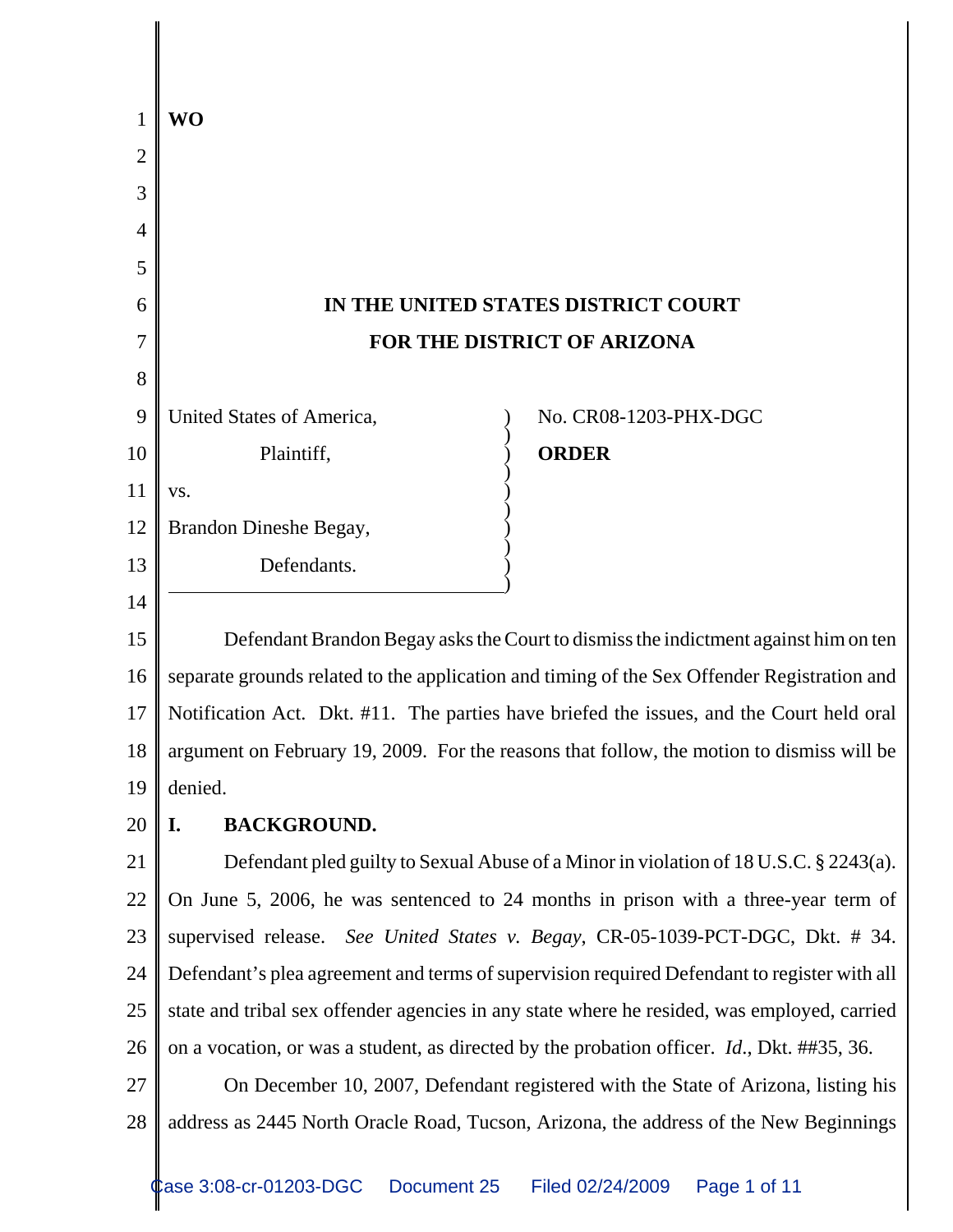1 2 3 4 5 6 7 residential re-entry center. The indictment in this case alleges that Defendant absconded from New Beginnings on December 24, 2007, and was arrested in Tuba City, Arizona, on January 11, 2008. Tuba City is located on the Navajo reservation. The Government asserts that Defendant's grandmother was interviewed and said the Defendant left New Beginnings on December 24, 2007, and she picked him up at a bus stop in Flagstaff, Arizona, on December 27, 2007. The Government asserts that he resided in Tuba City until the time of his arrest in this case.

8 9 10 11 12 13 14 15 16 17 On July 27, 2006, the Adam Walsh Child Protection and Safety Act of 2006 was signed into law. Pub. L. No. 109-247 §§ 1-155, 120 Stat. 587, 590-611 (2006). Section 141 of the Act contains the Sex Offender Registration and Notification Act ("SORNA"). SORNA imposes criminal penalties of up to ten years in prison on individuals who are required to register as sex offenders under SORNA, who travel in interstate or foreign commerce or enter or leave or reside in Indian country, and who knowingly fail to register or update a sex offender registration as required by SORNA. 18 U.S.C. § 2250(a)(1)-(3). Criminal liability cannot be imposed if "uncontrollable circumstances prevented the individual from complying" with SORNA's registration requirements. 18 U.S.C.  $§$  2250(b)(1).

18 19 20 21 22 23 24 25 26 27 SORNA's registration requirements are set forth in 42 U.S.C. § 16913. This provision requires a sex offender to "register, and keep the registration current, in each jurisdiction where the offender resides, where the offender is an employee, and where the offender is a student." 42 U.S.C. § 16913(a). SORNA also states that "[a] sex offender shall, not later than 3 business after each change of name, residence, employment, or student status, appear in person in at least 1 jurisdiction involved pursuant to subsection (a) of this section and inform that jurisdiction of all changes in information required for that offender in the sex offender registry." 42 U.S.C. § 16913(c). On February 28, 2007, pursuant to § 16913(d) of SORNA, the Attorney General issued an interim regulation specifying that SORNA registration requirements "apply to *all sex offenders* including sex offenders convicted of the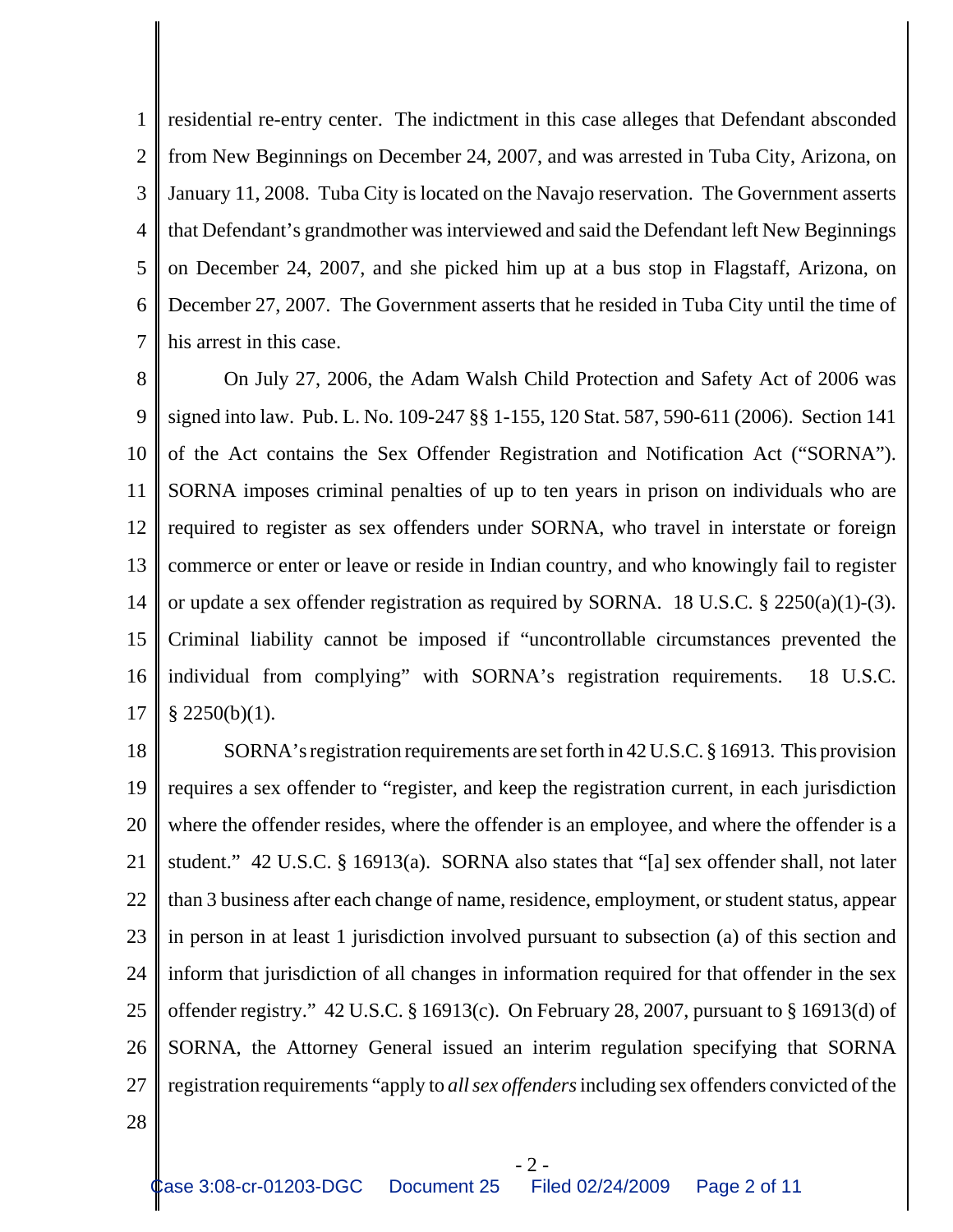1 2 offense for which registration is required prior to the enactment of [SORNA]." 42 Fed. Reg. 8894, 8897 (Feb. 28, 2007), codified at 28 C.F.R. § 72.3 (emphasis added).

3 4 5 6 7 8 9 10 Indian tribes may become a registering jurisdiction under SORNA or may choose to allow another jurisdiction "within which the tribe is located" to fulfill the SORNA registration function. 42 U.S.C. § 16927. A tribe "is not required to duplicate functions under this part which are fully carried out by another jurisdiction or jurisdictions within which the territory of the tribe is located." *Id*. Defendant has provided evidence that the Navajo Nation has adopted a resolution electing to implement SORNA's requirements. The Navajo Nation has created a task force to implement a sex offender registry, but the registry has not yet been created.

11 12 13 14 The Government argues that Defendant was obligated under SORNA to notify the State of Arizona – because the Navajo Nation does not yet have a registration system – that he had changed his address to the reservation. The indictment charges Defendant with a felony for failing to comply with this requirement.

#### 15 **II. DEFENDANT'S ARGUMENTS.**

16 17 Defendant makes ten arguments concerning his potential liability under SORNA. The Court will address each argument separately.

18

# **A. SORNA has not been implemented by the Navajo Nation.**

19 20 21 22 23 24 25 26 27 Defendant argues that the indictment should be dismissed because SORNA has not yet been implemented by the Navajo Nation. Case law makes clear, however, that SORNA imposes an obligation on Defendant regardless of whether the jurisdiction has complied with SORNA's requirements. *See United States v. Crum*, No. CR08-255RSL, 2008 WL 4542408, \*3 (W.D. Wash. 2008) ("Even where states have not adopted the registration requirements, individuals can comply with SORNA by registering under the currently existing system"); *United States v. Gould*, 526 F. Supp. 2d 538, 542 (D. Md. 2007). These cases distinguish between the obligation SORNA places on individual sex offenders to register, and the obligation it places on states and other jurisdictions to maintain a particular kind of registry.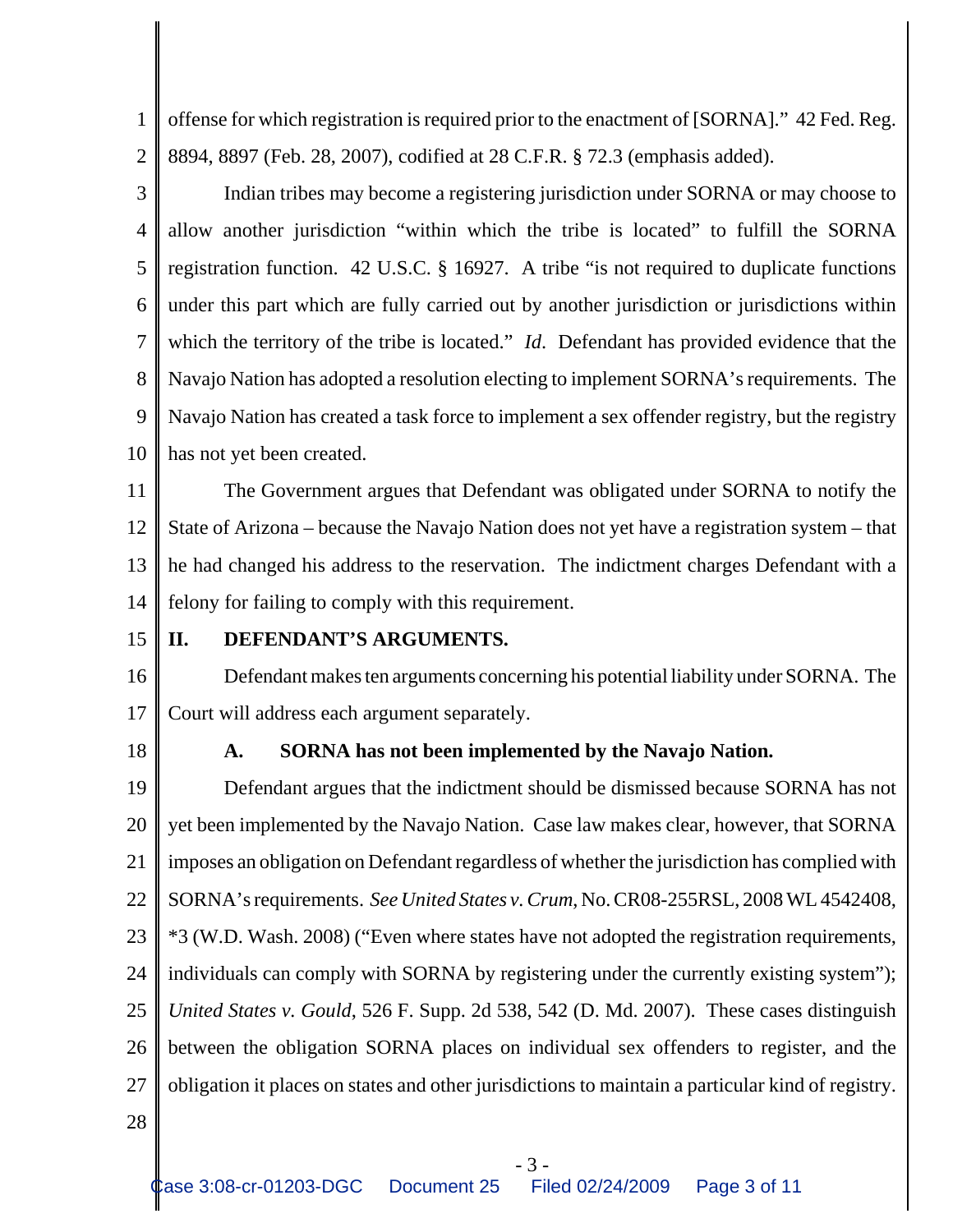1 2 The individual offender's obligation exists even if a jurisdiction is not fully SORNAcompliant. As one court has explained:

3

4

5

6

7

While SORNA imposes additional requirements upon states to improve their registry systems, these obligations are separate and distinct from those imposed upon sex offenders. . . . A state's failure to update its registration system to conform with SORNA does not alter a sex offender's independent duty to register all information that is required by then-existing state law. . . . Every district court to confront the issue has held that a defendant could comply with SORNA even when the state in which the defendant was required to register had not yet implemented the federal law.

8 9 10 11 12 13 14 15 16 17 18 19 *United States v. Shenandoah*, 572 F. Supp. 2d 566, 578-79 (M.D. Pa. 2008) (citing cases). Defendant asserted at oral argument that any reading of SORNA that obligates Defendant, a tribal member living on tribal land, to register with the State of Arizona, would abrogate tribal sovereignty. The Court does not agree. Congress has authority to implement federal criminal statutes of general applicability on tribal lands. *See United States v. Houser*, 130 F.3d 867, 873 & n.4 (9th Cir. 1997). There can be no doubt that Congress intended SORNA to apply to tribal lands. SORNA violations specifically can occur if a defendant enters, leaves, or resides in "Indian country." 18 U.S.C. § 2250(a)(2); *see also* 18 U.S.C. § 1152 ("Except as otherwise expressly provided by law, the general laws of the United States as to the punishment of offenses committed in any place within the sole and exclusive jurisdiction of the United States, except the District of Columbia, shall extend to the Indian country.").

20 21 22 23 24 25 26 27 28 The question, then, is whether Congress intended to impose on Defendant an obligation to register with the State of Arizona when the Navajo Nation has agreed to implement SORNA but does not yet have an operating registry. Defendant argues that SORNA clearly recognizes the right of an Indian tribe to participate in the SORNA registration system, and therefore makes clear that the relevant registration jurisdiction for tribal members living on tribal land is the tribe itself, not the State within which the tribe is located. *See* 42 U.S.C. § 16927(a)(1). Because the relevant jurisdiction had no registration system in place, Defendant asserts, registration was impossible and he cannot be prosecuted for failing to update his registration. *See* 18 U.S.C. § 2250(b)(1).

- 4 -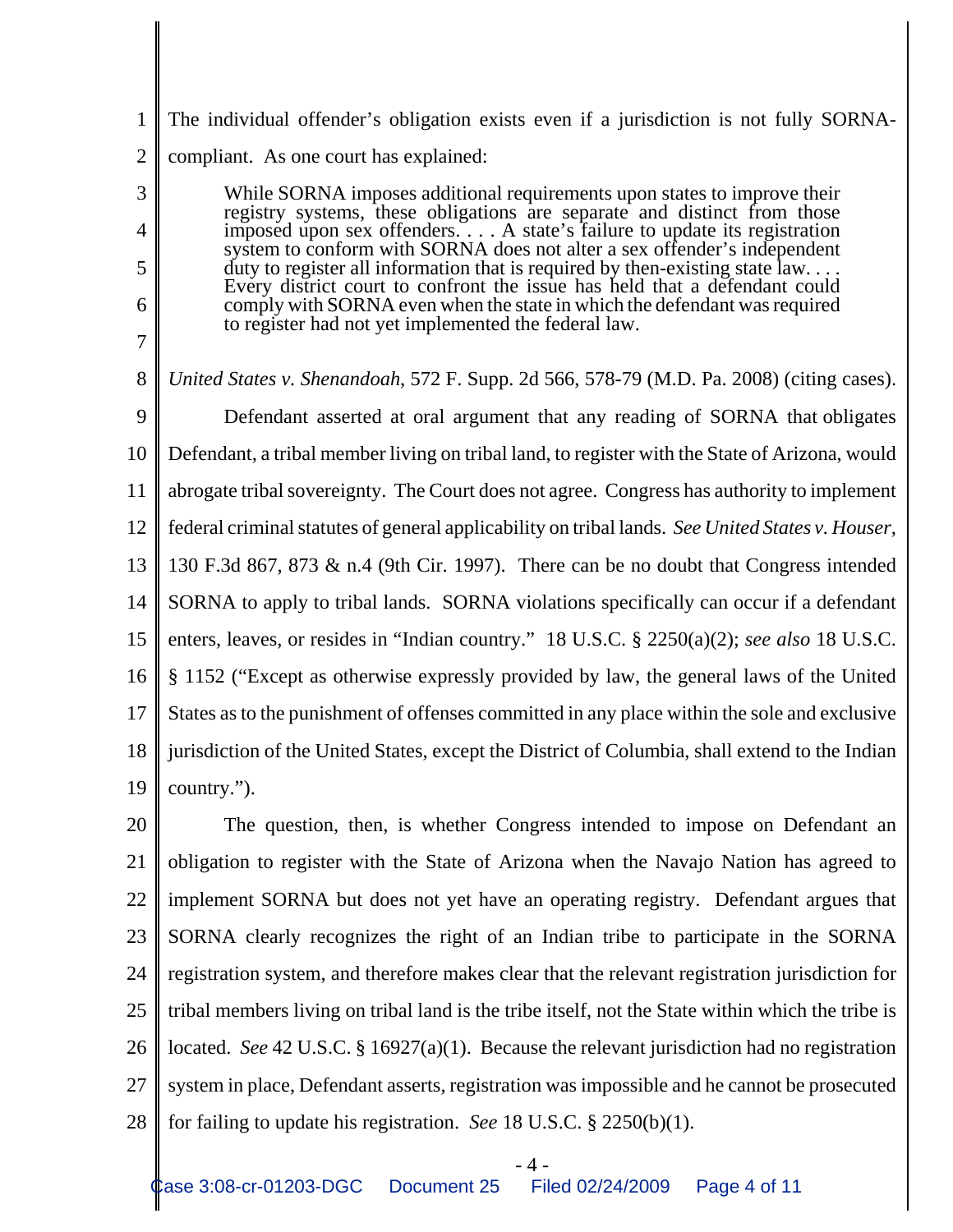1 2 3 4 5 6 7 8 9 10 11 The Court does not read SORNA so narrowly. SORNA requires Defendant to register "in each jurisdiction where the offender resides, where the offender is an employee, and where the offender is a student." 42 U.S.C. § 16913(a). SORNA further provides that an offender who changes his address shall "appear in person in at least 1 jurisdiction involved pursuant to subsection (a)." 42 U.S.C. § 16913(c). Because Defendant does not currently work or study, he argues that "each jurisdiction" should be read to mean only the specific jurisdiction where he resides – the Navajo reservation. The Court concludes, however, that "each jurisdiction where the offender resides" should be read more broadly to include both the Navajo Nation and Arizona. The Court reaches this conclusion because Congress clearly intended SORNA to reach all sex offenders in all parts of the United States and to prevent even the temporary loss of offenders from the registration rolls.

12 13 14 15 16 17 18 19 20 21 22 23 24 25 26 27 28 In explaining the purpose of SORNA, Congress declared its intent to create "a comprehensive national system for the registration of [sex] offenders." 42 U.S.C. § 16901. The system was designed "to protect the public from sex offenders and offenders against children, and in response to the vicious attacks by violent predators against the victims." *Id*. By "comprehensive," Congress meant a system that would cover every offender in every part of the United States. The existing patchwork of sex offender laws allowed some offenders to evade registration, a matter of grave concern to Congress. *See* 152 Cong. Rec. S8012-31 (2006); 152 Cong. Rec. H5722-30 (2006). In a House Judiciary Committee Report on a precursor to SORNA, the committee noted the need to create a system that encompasses every sex offender and avoids losing track of offenders when they move. *See* H.R. Rep. No. 109-218, pt. 1, at 23, 26 (2005). In the House floor debate on SORNA, Representative Van Hollen noted that the registration requirement was "replacing a patchwork of individual systems administered and maintained by each State" so that sex offenders cannot "slip through the cracks." 152 Cong. Rec. H5730 (2006) (statement of Rep. Van Hollen). Representative Sensenbrenner noted that "[t]here are over a half million sex offenders in the United States and up to 100,000 offenders are unregistered and their locations [are] unknown to the public and law enforcement." 152 Cong. Rec. H5722 (2006). In the Senate discussion

$$
-5 -
$$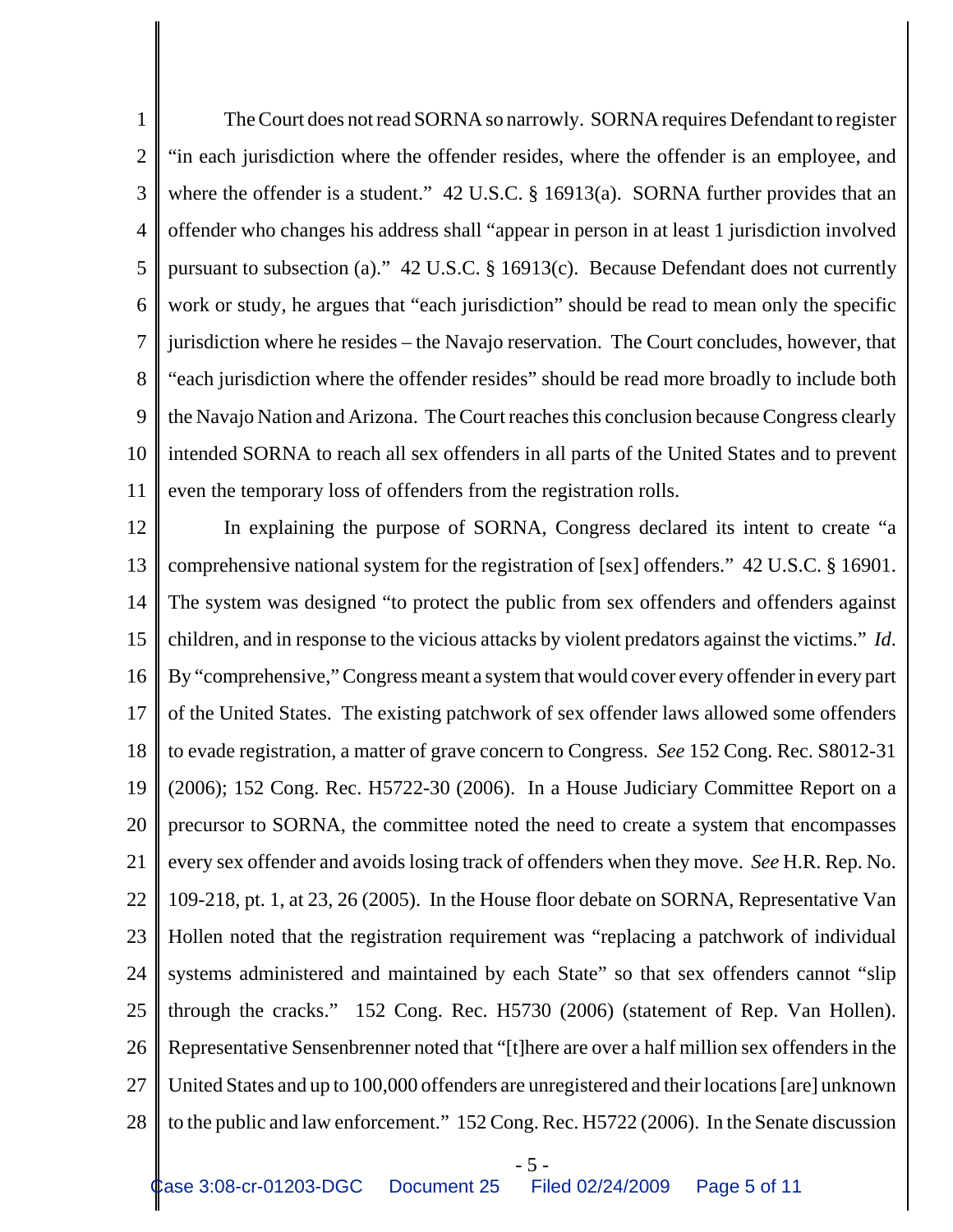1 2 3 4 5 6 7 8 9 10 of the legislation, Senator Biden noted that "there are over 550,000 offenders nationwide, and more than 20 percent of them are unaccounted for. . . . [T]his means there are as many as 150,000 of these dangerous sex offenders out there, individuals who have already committed crimes and may, unless we do something, continue to jeopardize the most vulnerable among us." 152 Cong. Rec. S8014 (2006). After examining SORNA's legislative history, the Ninth Circuit observed that "[t]he language of the statute similarly evidences Congress's intent to require *all* those who commit sex crimes against children to register as sex offenders." *United States v. Mi Kyung Byun*, 539 F.3d 982, 993 (9th Cir. 2008) (emphasis added). The Attorney General also concluded that "SORNA applies to *all sex offenders*[.]" 72 Fed. Reg. 30210, 30228 (May 30, 2007) (emphasis added).

11 12 13 14 15 16 17 18 19 20 21 22 23 Thus, when SORNA requires Defendant to register "in each jurisdiction" where he resides, works, or studies, the Court concludes that this language can and should be read to include not only the Navajo reservation, but also the State of Arizona within which Defendant's home on the reservation is located. Similarly, when the statute provides that an offender who changes his address shall within three business days "appear in person in at least 1 jurisdiction involved pursuant to subsection (a)," 42 U.S.C. § 16913(c), the Court concludes that Arizona is one of those jurisdictions. When Defendant could not report his change of address to a registry on the reservation, this section obligated him to report it in the other jurisdiction where he lived – Arizona. To read the statute more narrowly would mean that offenders residing on or moving to reservations that had opted into SORNA but had not yet created a registration system would have no obligation to register. They would "slip through the cracks," precisely what Congress intended to avoid when it enacted SORNA.1

<sup>25</sup> 26 27 28 <sup>1</sup>Defendant argues that commentary in the Federal Register shows that he is not required to comply with SORNA until the Navajo Nation implements a registration system. Defendant cites a specific example of a sex offender convicted in tribal court in 2005 who "may have not been registered near the time of sentencing or release because the tribe had not yet established any sex offender registration program at the time." 73 Fed. Reg. 38063. This citation does not support Defendant's position. The discussion in this part of the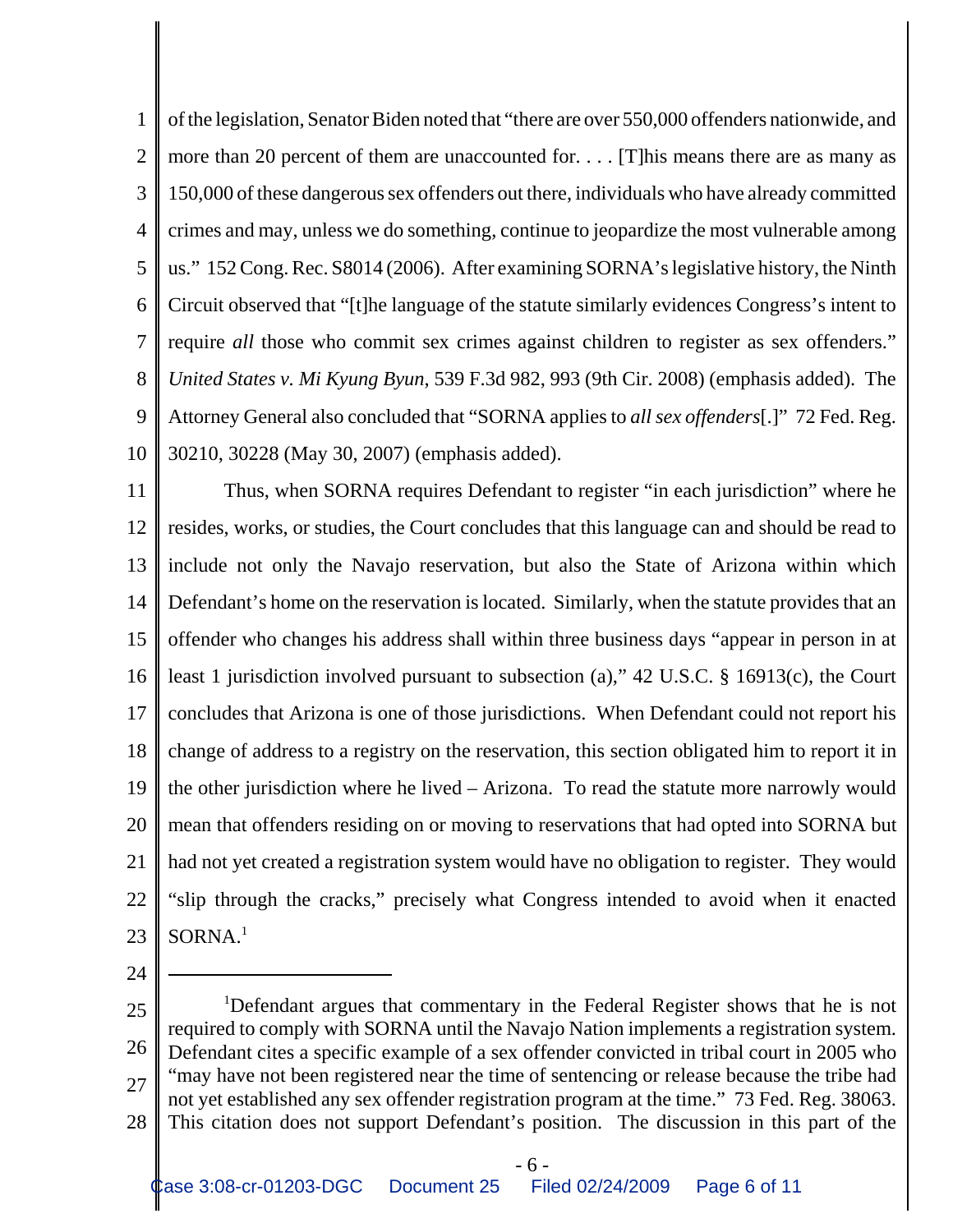1 2 3 4 5 6 7 8 The Court concludes that Defendant could have and should have discharged his independent obligation under SORNA to report his change of address to Arizona when he left the Tucson treatment center and returned to the reservation. He certainly understood his obligation to register with Arizona – he had registered with the State in December of 2007. He understood that his plea agreement and this Court's order required him to register with all state and federal sex offender agencies. *See United States v. Begay*, CR-05-1039-PCT-DGC, Dkt. ## 35, 36. The Court cannot accept Defendant's argument that it was impossible for him to do so.

9

## **B. Lack of Attorney General specification.**

10 11 12 13 14 15 16 17 18 Defendant argues that SORNA does not apply to him because the Attorney General has not yet specified the applicability of SORNA to persons required to register before SORNA is implemented in their jurisdiction. To the contrary, the Attorney General guidelines state that "[t]he applicability of the SORNA requirements is not limited to sex offenders whose predicate sex offense convictions occur following a jurisdiction's implementation of a conforming registration program. Rather, SORNA's requirements took effect when SORNA was enacted on July 27, 2006, and they have applied since that time to *all sex offenders*, including those whose convictions predate SORNA's enactment." 73 Fed. Reg. 38030, 38046 (July 2, 2008) (emphasis added).

19

<sup>21</sup> 22 23 24 25 26 27 28 Federal Register concerns two SORNA requirements: (1) that sex offenders be registered with a jurisdiction "before completing a sentence of imprisonment," 42 U.S.C. § 16913(b), and (2) that the jurisdiction take specific actions "shortly before release of the sex offender from custody," 42 U.S.C. § 16917(a). States and other jurisdictions cannot comply with these requirements for offenders released from custody before SORNA became effective. The Federal Register therefore specifies steps the jurisdictions must take to get these persons into the registration system, including registering them "as quickly as possible." 73 Fed. Reg. 38063. This discussion does not suggest that offenders in Defendant's position are relieved of their registration obligation until the tribe has a registration system in place. To the contrary, it discusses how jurisdictions can act quickly to bring these unregistered individuals into the system, and again emphasizes that "SORNA applies to *all* sex offenders." *Id*. (emphasis added).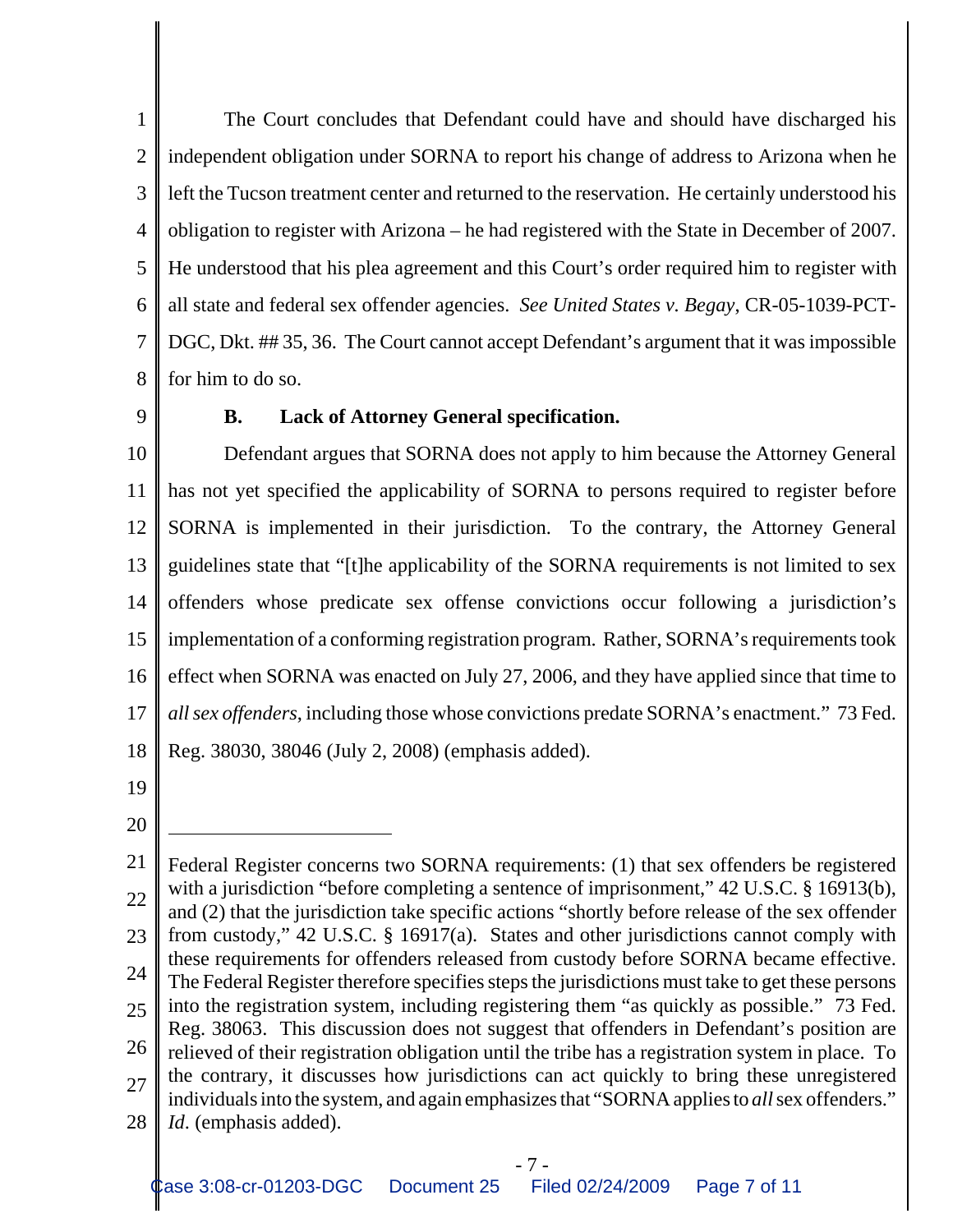### **C. The Wetterling Act.**

2 3 4 5 6 7 8 9 10 11 Defendant argues that SORNA does not apply because its predecessor, the Wetterling Act, remains in effect. Defendant asserts that since SORNA specifies that the Wetterling Act will be repealed on the deadline for implementation of SORNA, July 26, 2009, and SORNA has not yet been implemented in Arizona, SORNA does not yet apply in Arizona. The Court does not agree. As noted above, SORNA applies to all sex offenders, whether or not the jurisdiction in which they are located has implemented SORNA. *See* 73 Fed. Reg. 38030, 38046 (July 2, 2008). The Court does not find SORNA and the Wetterling Act to be mutually exclusive. Defendant is required to register with Arizona under the Wetterling Act and its misdemeanor penalties, *see* 42 U.S.C. § 14072, and under SORNA with its felony penalties, *see* 18 U.S.C. § 2250.

12

1

#### **D. Compliance with SORNA.**

13 14 15 16 17 18 19 20 21 22 Defendant argues that since the registration procedures dictated by SORNA differ from Arizona's current Wetterling Act registration procedures, it was impossible for him to comply with SORNA even in Arizona. The Court does not agree. The main difference between the two schemes is that the current regulations require the Defendant to report to the sheriff of the jurisdiction he is leaving, in writing, within 72 hours, A.R.S. § 13-3822, while under SORNA Defendant must appear in person in the new jurisdiction to update the registry, 42 U.S.C. § 16913(c). The other differences noted by Defendant (such as electronic forwarding) are requirements imposed on the jurisdiction, not the individual, and do not impact whether or not Defendant is in violation of SORNA. *See United States v. Shenandoah*, 572 F. Supp. 2d 566, 578 (M.D. Penn. 2008).

23

24 25 26 27 28 Although the registration program under SORNA and Arizona's current program are not identical, Defendant is "not being prosecuted for providing less information than SORNA requires," but for "outright failure to register." *Id*. at 579. Defendant made no attempt to comply with Arizona's current registration program after his change of address. Because Defendant could have reported his change in address to the current registry and within the time limits established by SORNA, it cannot be said that his compliance was impossible.

- 8 -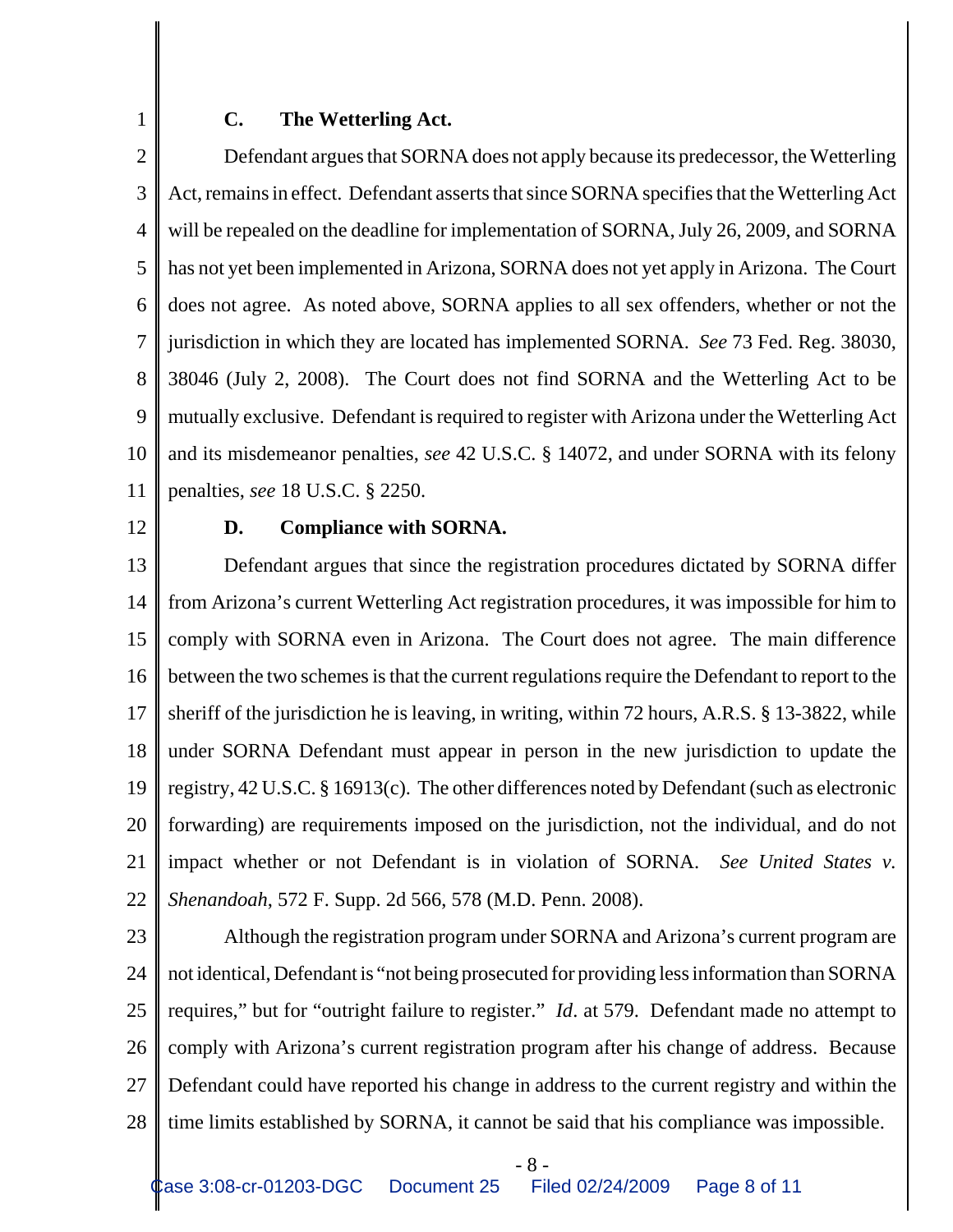#### **E. Due process violation.**

2 3 Defendant contends that punishing him when compliance is impossible would violate due process. As discussed above, it was not impossible for Defendant to comply.

4

1

## **F. Uncontrollable circumstances.**

5 6 7 8 9 10 Defendant argues that it is uncontrollable that he is an Indian enrolled in the Navajo Nation, that the Navajo Nation has decided to become SORNA compliant, and that the Navajo Nation has not yet implemented SORNA or any other sex offender registry. Based on this, Defendant asserts that SORNA's affirmative defense of uncontrollable circumstances applies. *See* 18 U.S.C. § 2250(b)(1). As discussed above, Defendant could have complied with SORNA by reporting his change of address to Arizona.

11

# **G. Non-delegation doctrine.**

12 13 14 15 16 17 18 19 20 21 22 23 24 Defendant argues that Congress violated the non-delegation doctrine by allowing the Attorney General to specify whether SORNA would apply retroactively. "To withstand constitutional scrutiny, a Congressional delegation of authority must delineate 'an intelligible principle to which the person or body authorized to exercise the delegated authority is directed to conform.'" *Shenandoah*, 572 F. Supp. 2d at 587 (quoting *United States v. Touby*, 909 F.2d 759, 764 (3d Cir. 1990)). Courts considering this issue have found a sufficient intelligible principle in SORNA to justify the delegation: "Congress established a clear policy of protecting the public from sex offenders . . . and established boundaries of the delegation by limiting the applicability of the Attorney General's rules to those convicted before the enactment of SORNA[.]" *United States v. Navidad-Garcia*, 560 F.Supp.2d 561, 567-68 (W.D. Tex. 2008). Indeed, "[e]very court that has confronted the issue has held that this delegation of authority is not so broad as to contravene the nondelegation doctrine." *Shenandoah*, 572 F. Supp. 2d at 587 (collecting cases).

25

## **H. Administrative Procedures Act.**

26 27 28 Defendant argues that the Attorney General's SORNA regulations violate the Administrative Procedures Act (APA) because the regulations were promulgated without notice and comment. Although the APA typically requires an agency to publish a proposed

- 9 -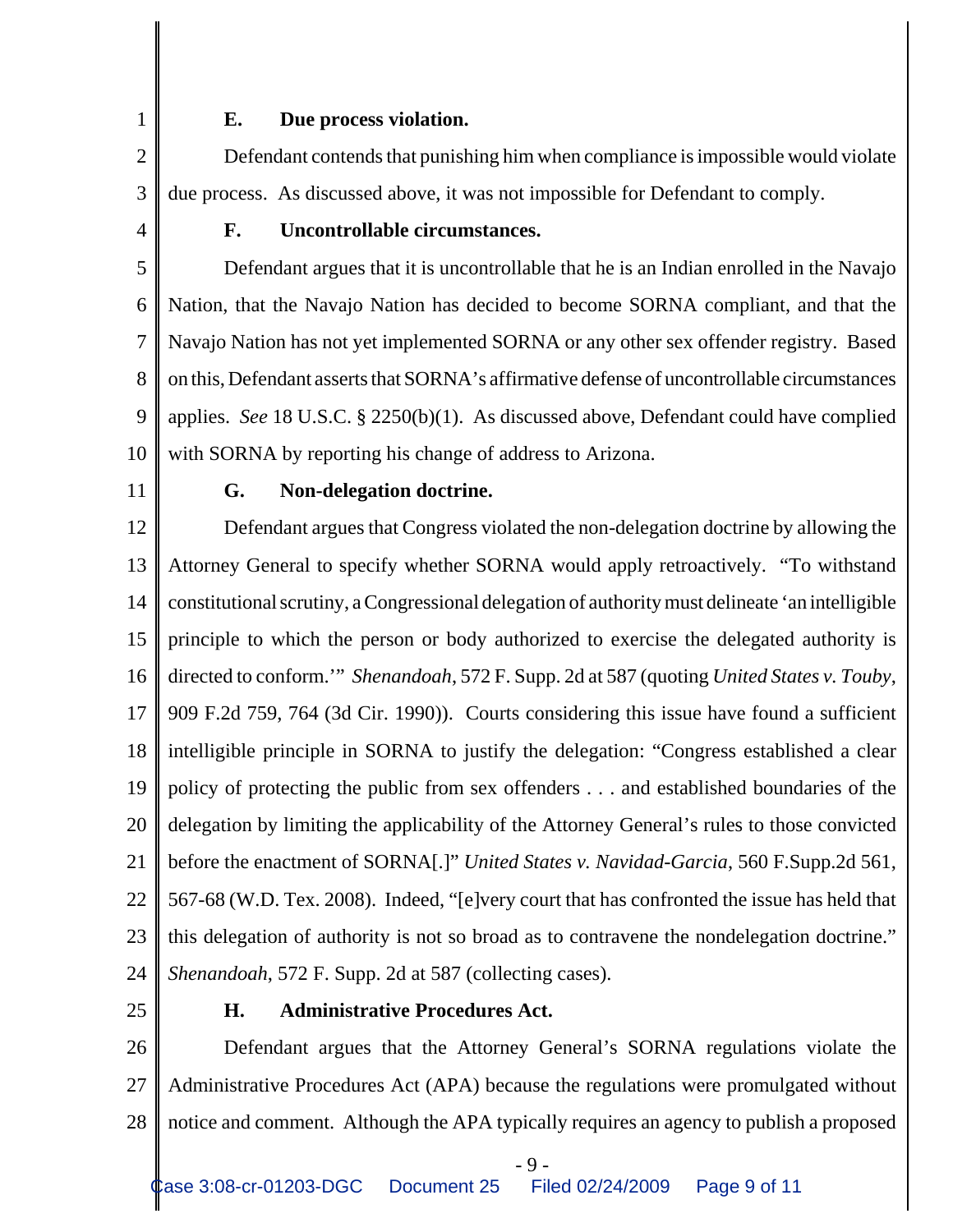1 2 3 4 5 6 7 8 9 10 11 rule in the Federal Register and provide an opportunity for comment, there is an exception for good cause where it is "impractical, unnecessary, or contrary to the public interest." 5 U.S.C. § 553(b)-(c). The Attorney General justified immediate implementation of the SORNA regulations because of the pressing need for legal certainty about SORNA's retroactive application to pre-SORNA convicted offenders and the public safety imperative that these offenders be registered as soon as possible. 72 Fed. Reg. 8894, 8896-97 (Feb. 28, 2007). Federal courts correctly have found this justification to be a sufficient demonstration of good cause. *See Gould*, 526 F. Supp. 2d at 546; *United States v. Senogles*, 570 F. Supp. 2d 1134, 1152 (D. Minn. 2008) (noting that every court that has considered the issue has found that the Attorney General demonstrated the good cause necessary to waive the notice and comment period).

12

#### **I. Tenth Amendment.**

13 14 15 16 17 18 19 20 21 22 23 24 Defendant argues that SORNA violates the Tenth Amendment because it forces states to register offenders before the state has voluntarily implemented SORNA. The Tenth Amendment prevents the federal government from issuing "directives requiring the states to address particular problems" or commandeering state officials "to administer or enforce a federal regulatory program." *Printz v. United States*, 521 U.S. 898, 935 (1997). Other courts to consider this issue have concluded, correctly, that (1) an individual defendant lacks standing to bring a Tenth Amendment challenge, (2) a Tenth Amendment challenge fails because Congress enacted SORNA pursuant to its enumerated powers (Commerce Clause and spending power), and (3) the state component of SORNA is voluntary. *Shenandoah*, 572 F. Supp. 2d at 584-585; *see also Crum*, 2008 WL 4542408, at \*6; *United States v. Robinson*, No. CR 108-021, 2008 WL 4086474, at \*9 (S.D. Georgia 2008) (noting that every federal decision found on this issue has rejected Defendant's Tenth Amendment argument).

25

## **J. Ex post facto clause.**

26 27 28 Finally, Defendant argues that the ex post facto clause is violated because the indictment seeks to punish him for violating a law that does not yet apply. As discussed above, however, SORNA applies to Defendant as an individual federal requirement. The ex

 $-10-$